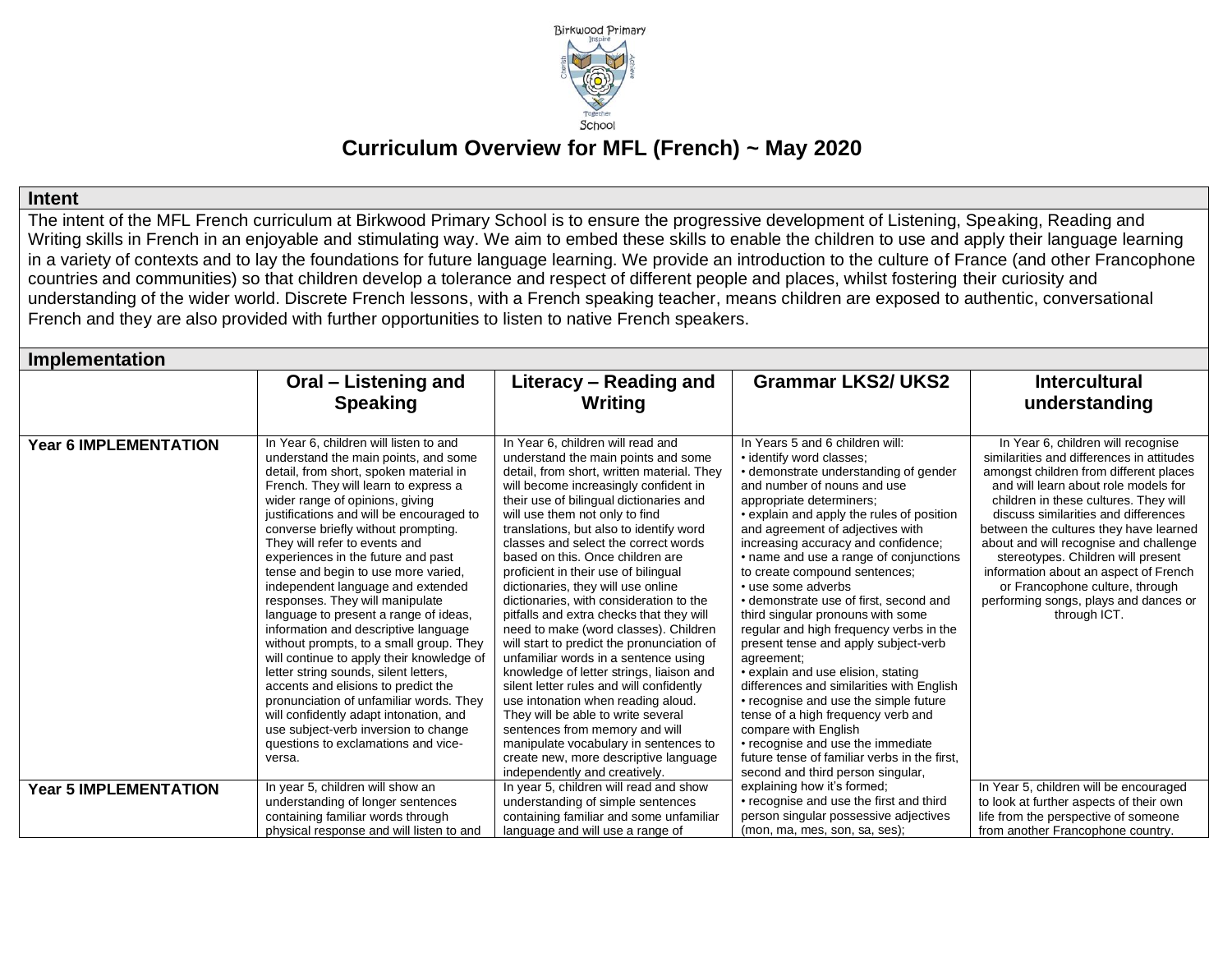|                              | understand the main points from short,<br>spoken material in French. They will<br>engage in conversations using a range<br>of simple, familiar questions and<br>modelled / scaffolded responses and<br>will be able to seek clarification and<br>help in French where required. They will<br>refer to events and experiences in the<br>present tense and will manipulate<br>language to present their ideas, using<br>prompts, to a small group. They will<br>continue to apply their knowledge of<br>letter string sounds, silent letters,<br>accents and elisions to pronounce<br>familiar words and will begin to adapt<br>intonation, for example for questions<br>and exclamations.                 | strategies to determine the meaning of<br>new words (links with English,<br>cognates, etymology, context etc).<br>Children will begin to use bilingual<br>dictionaries to find the translation of<br>individual words in French and English.<br>Children will read and pronounce<br>familiar words accurately using<br>knowledge of letter string sounds and<br>observing silent letter rules and the<br>impact of accents and elisions on<br>sounds. Children will write simple<br>sentences from memory, using familiar<br>language and bilingual dictionaries to<br>produce more independent and creative<br>language, using a range of adjectives<br>and conjunctions to create compound<br>sentences.                                                                                                                               | • recognise and use a range of<br>prepositions;<br>• use the third person plural of a few<br>high frequency verbs in the present<br>tense;<br>• name all subject pronouns and use to<br>conjugate a high frequency verb in the<br>present tense;<br>• recognise and use a high frequency<br>verb in the perfect tense, comparing<br>with English;<br>• follow a pattern to conjugate a regular<br>verb in the present tense;<br>• choose the correct tense of a verb<br>(present / perfect / imperfect / future)<br>according to context.                                                                                                                                                                                                                       | They will consider aspects of everyday<br>life of children in their own and different<br>countries, reflecting on cultural issues<br>using empathy and imagination. They<br>will research French towns and cities,<br>identifying geographical features and<br>contrasting localities and will research<br>French speaking countries more widely,<br>comparing traditions, buildings and<br>places across the Francophone world.                                                                                                                                                                                                                                                                                                                         |
|------------------------------|----------------------------------------------------------------------------------------------------------------------------------------------------------------------------------------------------------------------------------------------------------------------------------------------------------------------------------------------------------------------------------------------------------------------------------------------------------------------------------------------------------------------------------------------------------------------------------------------------------------------------------------------------------------------------------------------------------|------------------------------------------------------------------------------------------------------------------------------------------------------------------------------------------------------------------------------------------------------------------------------------------------------------------------------------------------------------------------------------------------------------------------------------------------------------------------------------------------------------------------------------------------------------------------------------------------------------------------------------------------------------------------------------------------------------------------------------------------------------------------------------------------------------------------------------------|-----------------------------------------------------------------------------------------------------------------------------------------------------------------------------------------------------------------------------------------------------------------------------------------------------------------------------------------------------------------------------------------------------------------------------------------------------------------------------------------------------------------------------------------------------------------------------------------------------------------------------------------------------------------------------------------------------------------------------------------------------------------|----------------------------------------------------------------------------------------------------------------------------------------------------------------------------------------------------------------------------------------------------------------------------------------------------------------------------------------------------------------------------------------------------------------------------------------------------------------------------------------------------------------------------------------------------------------------------------------------------------------------------------------------------------------------------------------------------------------------------------------------------------|
| <b>Year 4 IMPLEMENTATION</b> | In Year 4, children will repeat short<br>modelled phrases and express simple<br>opinions such as likes, dislikes and<br>preferences. They will ask and respond<br>to more than one question, developing<br>conversational fluency and will gain<br>confidence in presenting this to a small<br>group of people. They will be introduced<br>to everyday interests and objects in the<br>context of past experiences and future<br>plans and will use a range of adjectives<br>and connectives to vary their language.<br>They will adapt their intonation to ask<br>questions or give instructions and show<br>an awareness of accents, elisions and<br>silent letters, pronouncing words<br>accordingly. | In Year 4, children will read and show<br>understanding of simple phrases and<br>sentences containing familiar words.<br>Children will develop skills to enable<br>them to predict the meaning of new<br>vocabulary in context and will use word<br>banks with increasing confidence.<br>Children will read aloud in French and<br>will use intonation to ask questions or<br>make an exclamation and will show an<br>awareness of the importance of accents<br>and elisions. Children will write familiar<br>short phrases from memory and will<br>replace familiar vocabulary to create<br>new short phrases more independently.<br>Children will write one or two simple<br>sentences containing adjectives to<br>describe people, places, things and<br>actions, at first with a model before<br>progressing to writing from memory. | In Years 3 and 4 children will:<br>• show an awareness of word classes -<br>nouns, adjectives, verbs and<br>conjunctions and be aware of<br>similarities in English;<br>. name the gender of nouns; name the<br>indefinite and definite articles for both<br>genders and use correctly; say how to<br>make the plural form of nouns;<br>• recognise and use partitive articles;<br>• name and use the second person<br>singular subject pronouns; use the<br>correct form of some regular and high<br>frequency verbs in the third person<br>singular<br>• use a simple negative form (nepas);<br>• show awareness of the position and<br>masculine / feminine agreement of<br>adjectives and start to demonstrate use;<br>• recognise and use the first person | In Year 4, children will talk about<br>celebrations of which they have<br>experience and will compare them with<br>similar celebrations in other<br>Francophone cultures. They will learn<br>simple phrases to celebrate these<br>festivals. Children will compare aspects<br>of everyday life at home and abroad, for<br>example school systems and how<br>children in different cultures spend their<br>free time and they will be introduced to<br>playground games that are popular in<br>France. They will consider how they<br>might travel to France or another<br>French speaking country and will plan a<br>route accordingly. They will identify<br>similarities and differences in traditional<br>stories in France and the UK.               |
| <b>Year 3 IMPLEMENTATION</b> | In Year 3, children will repeat modelled<br>words, name nouns and will show<br>understanding by physical response.<br>They will recognise familiar questions<br>and give an appropriate learned<br>response to a partner. They will begin<br>to formulate short sentences to talk<br>about everyday interests and objects<br>and may use adjectives and<br>connectives. They will identify individual<br>sounds in words and pronounce<br>accurately when modelled. They will<br>begin to recognise the sound of some<br>letter strings in familiar words and will<br>pronounce them accurately when<br>modelled.                                                                                        | In Year 3, children will read and show<br>understanding of familiar, single words<br>and will develop strategies for the<br>memorisation of new vocabulary.<br>Children will make links with English to<br>work out the meaning of words.<br>Children will read aloud familiar words<br>and phrases and will be able to identify<br>common sounds and letter strings in<br>French, pronouncing accurately with<br>modelling. Children will copy simple,<br>familiar words to describe people,<br>places things and actions using a model<br>before progressing to writing familiar<br>words from memory. As children<br>develop their language skills, they will<br>be able to write simple phrases<br>containing adjectives.                                                                                                            | possessive adjectives (mon, ma, mes);<br>• recognise a high frequency verb in the<br>imperfect tense and in the simple future<br>tense (as a set phrase);<br>• conjugate a high frequency verb (aller<br>- to go) in the present tense, showing<br>awareness of subject-verb agreement;<br>• use simple prepositions in their<br>sentences;<br>• use the third person singular and<br>plural of the verb "être" in the present<br>tense                                                                                                                                                                                                                                                                                                                         | In Year 3, children will appreciate the<br>diversity of languages spoken at<br>Birkwood Primary School and in the<br>wider community. They will talk about<br>the similarities and differences of social<br>conventions between the UK and<br>France and will be able to share facts<br>about these cultures, e.g. climate, main<br>towns and cities, famous landmarks,<br>food etc. Children will also be able to<br>identify France and Francophone<br>countries on a map / globe. Children will<br>be able to recognise and join in with<br>authentic children's songs, stories and<br>rhymes that are well known to native<br>French speakers and will be introduced<br>to authentic, native French through<br>video, media and real-time web pages. |